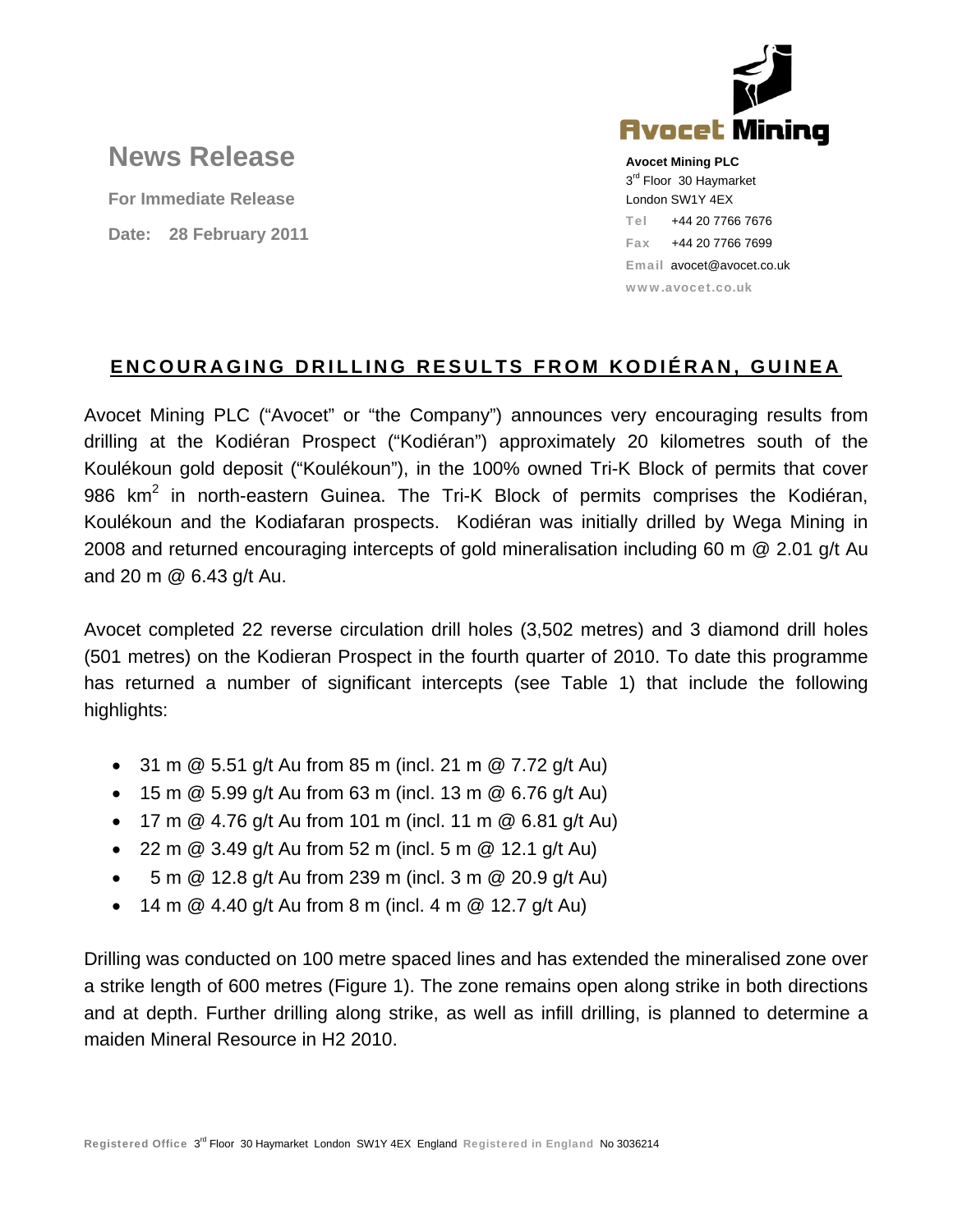The mineralisation intersected to date occurs in an area of artisanal mining and lateritic cover with no exposed bedrock. It is coincident with a geophysical contact that continues for approximately 1.3 kilometres to the north-northeast and 1.5 kilometres to the south-southwest. These areas remain untested by drilling and are considered to be highly prospective for extending the mineralisation over a greater strike length.

Gold mineralisation is contained in highly and deeply weathered sedimentary and intrusive rocks, where it is associated with steeply-dipping quartz veining and iron oxide minerals. Fresh rock intersected below 150 metres depth suggests that the iron oxides are derived from pyrite and arsenopyrite; and that granitic rocks are the predominant host.

# **Regional exploration in Guinea**

Additionally, Avocet is currently drilling strike and depth extensions of the Koulékoun gold deposit, 20 kilometres north of Kodiéran, where there are Indicated Mineral Resources of 12.7 Mt @ 1.55 g/t Au (632,000 ounces gold) and Inferred Mineral Resources of 0.7 Mt @ 1.49 g/t Au (34,500 ounces gold) above a 0.5 g/t Au cut off. The Company will announce drilling results from Koulékoun once all assays have been received and validated; and will report a resource update in April 2011.

The Company is awaiting drilling results from the Kourounin prospect, one kilometre southsoutheast of Kodiéran, and is conducting its first phase of drilling at the Balandougou prospect, approximately 45 kilometres to the north-northeast where previous RAB and aircore drilling returned intercepts of up to 17 m @ 17.6 g/t Au. Results will be reported in the coming months. During 2011, the Company will drill a total of approximately 70,000 metres at its land packages in Guinea, whose prospectivity the Company views as similar to its properties in Burkina Faso.

Avocet is currently flying a helicopter-borne geophysical (VTEM) survey over the Tri-K Block of permits. This will help define bedrock targets and serve to differentiate soil anomalies which reflect in-situ bedrock gold mineralisation from those generated by transported alluvial sources and surface workings.

Commenting on the drilling results at Kodiéran, Brett Richards, Chief Executive Officer for Avocet, stated:

*"These drilling results from Kodiéran, together with the indications from drilling at Koulékoun, show that our Tri-K Block of permits is emerging as a very prospective area. I look forward to*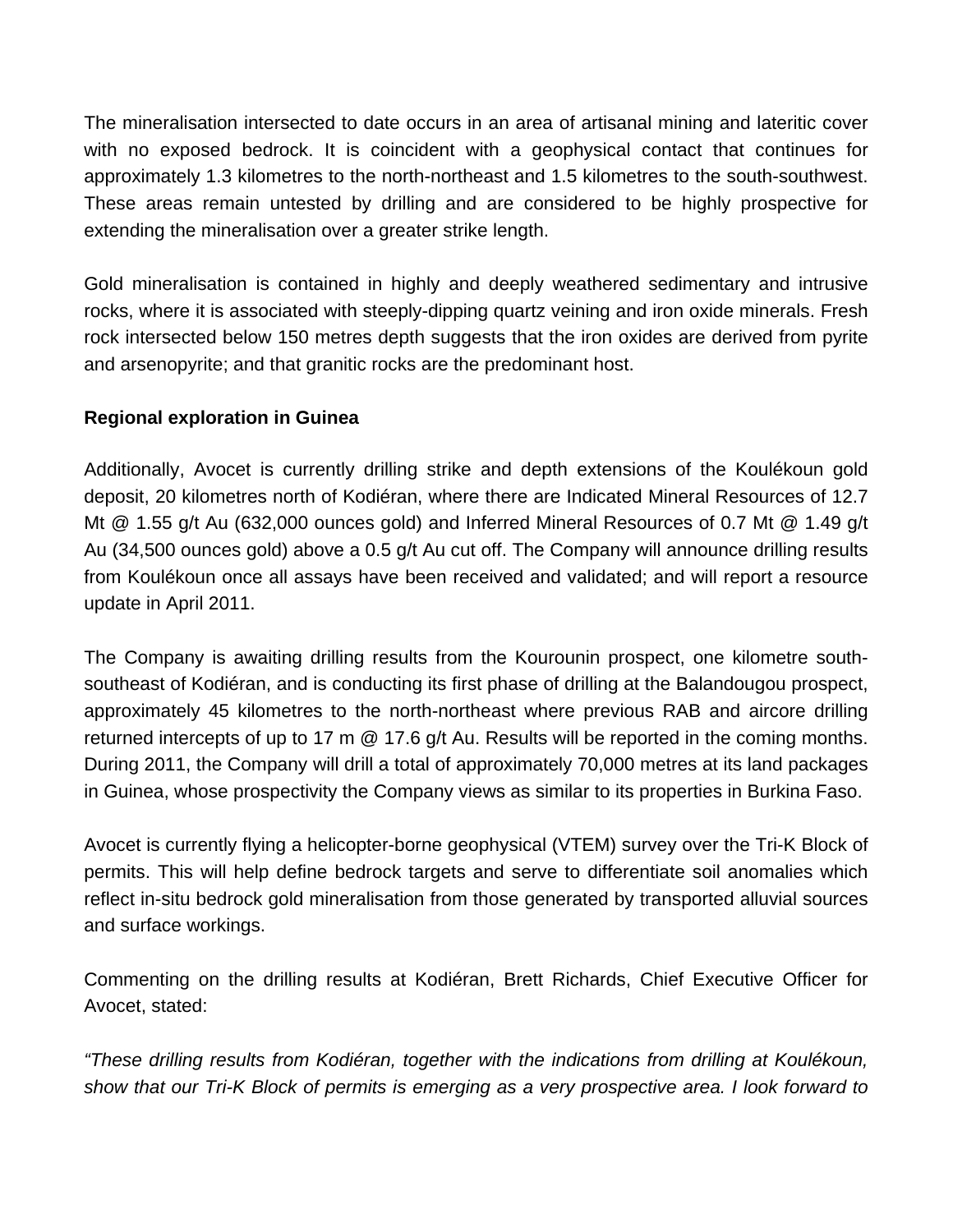# *reporting the results of our accelerated exploration programmes in Guinea over the coming months, as these are increasingly a priority for the Company."*

*The information in this announcement that relates to Exploration Results is based on information reviewed and audited by Mr Peter Flindell (MAusIMM), Executive Vice President of Exploration for Avocet. Mr Flindell has sufficient experience relevant to the style of mineralisation and type of deposit under consideration to qualify as a Qualified Person as defined by the Canadian National Instrument 43-101 for the reporting of Exploration Results, Mineral Resources and Mineral Reserves (NI 43-101) and as a Competent Person as defined by the Australian JORC Code (2004) for the reporting of Exploration Results, Mineral Resources and Ore Reserves. Mr Flindell consents to the inclusion of the technical information in this announcement in the form and context in which it appears.* 

*All holes were angled at -55 degrees towards the west at an average depth of 150 metres with the deepest at 270 metres. Samples were submitted to SGS Laboratory in Siguiri, Guinea for Fire Assay using a 50 gram charge.* 

#### For further information please contact:

| <b>Avocet Mining PLC</b><br>Brett Richards, CEO<br>Mike Norris, FD<br>Hans-Arne L'orange, EVP<br><b>Business Development &amp;</b><br><b>Investor Relations</b> | <b>Buchanan Communications</b><br><b>Financial PR Consultants</b><br><b>Bobby Morse</b><br>Jonathan Rivlin | <b>Ambrian Partners Limited</b><br>NOMAD and Joint Broker<br>Samantha Harrison<br>Jen Boorer | J.P. Morgan Cazenove<br>Lead Broker<br>Michael Wentworth-Stanley<br>Niklas Kloepfer | <b>Arctic Securities</b><br><b>Financial Adviser</b><br>Arne Wenger |
|-----------------------------------------------------------------------------------------------------------------------------------------------------------------|------------------------------------------------------------------------------------------------------------|----------------------------------------------------------------------------------------------|-------------------------------------------------------------------------------------|---------------------------------------------------------------------|
| +44 20 7766 7676                                                                                                                                                | +44 20 7466 5000                                                                                           | +44 20 7634 4700                                                                             | +44 20 7588 2828                                                                    | +47 2101 3100                                                       |
| www.avocet.co.uk                                                                                                                                                | www.buchanan.uk.com                                                                                        | www.ambrian.com                                                                              | www.jpmorgancazenove.com                                                            | www.arcticsec.no                                                    |

### **Notes to Editors**

Avocet Mining PLC ("Avocet" or "the Company") is a gold mining company listed on the AIM market of the London Stock Exchange (Ticker: AVM.L) and the Oslo Børs (Ticker: AVM.OL). The Company's principal activities are gold mining and exploration in Burkina Faso (as 90 per cent owner of the Inata gold mine), Malaysia (as 100 per cent owner of the Penjom gold mine, the country's largest gold producer) and Indonesia (as 80 per cent owner of the North Lanut gold mine and Bakan project in North Sulawesi).

In December 2010 Avocet announced that it had signed a binding agreement for the conditional sale of its South East Asian assets to J&Partners L.P, a private company, for US\$200 million. The transaction with J&Partners will leave Avocet as a West African gold producer with a clear strategy for growth in that region. Further details can be found in the press release dated 24 December 2010 and in the Company's preliminary results statement for 2010, dated 22 February 2011.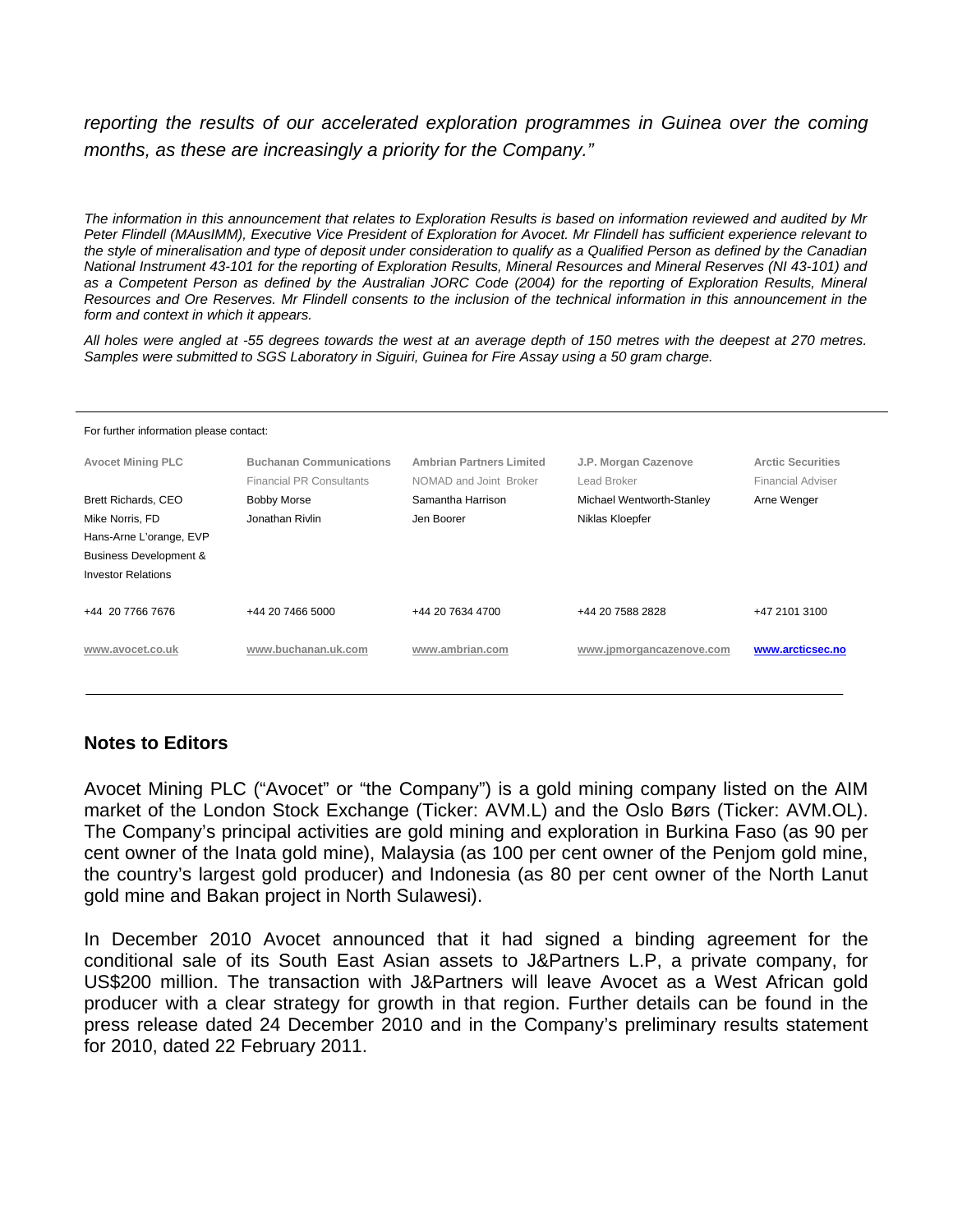### *Background to operations*

The Inata deposit presently comprises a Mineral Resource of 1.84 million ounces and a Mineral Reserve of 1.08 million ounces. Inata poured its first gold in December 2009 and has now reached a production rate in excess of 13,500 ounces per month. Other assets in West Africa include exploration permits in Burkina Faso (the most advanced being the Souma trend at Bélahouro, some 20 kilometres from Inata, with a Mineral Resource of 561,100 ounces), Guinea and Mali (the most advanced being the Tri-K gold exploration project in Guinea with a Mineral Resource of 666,500 ounces).

Penjom is Malaysia's largest gold mine and was developed by Avocet in an area of historic alluvial mining. The mine is located in Pahang State, approximately 120 km north of the country's capital, Kuala Lumpur.

North Lanut in North Sulawesi, Indonesia, was developed by Avocet from the exploration stage. The mine is located within a Contract of Work, which includes exploration and mining rights over approximately 50,000 hectares in an area highly prospective for gold. Avocet holds an 80 per cent interest and an Indonesian company, PT Lebong Tandai, owns the remaining 20 per cent.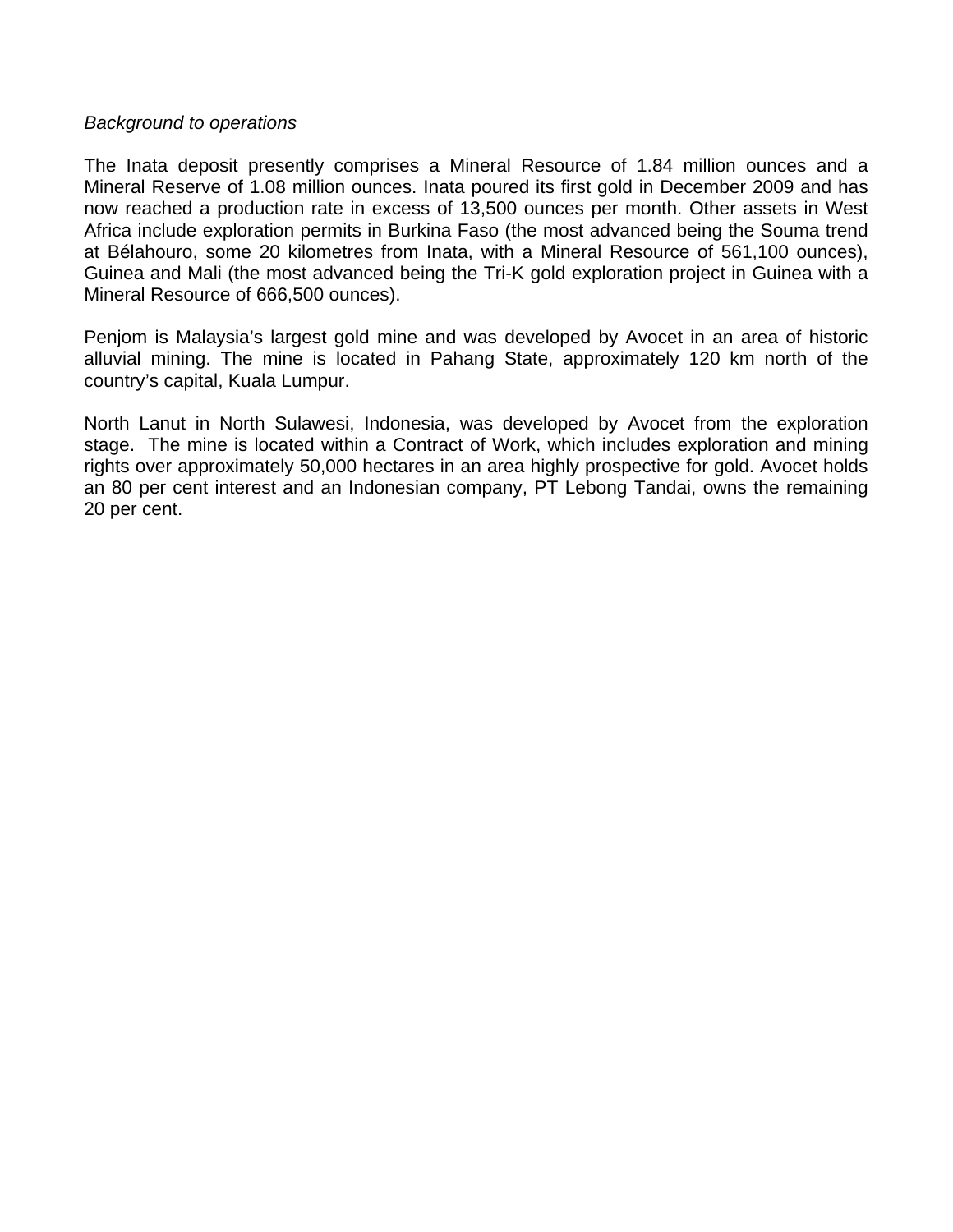

### **FIGURE 1 – KODIÉRAN DRILLING SUMMARY**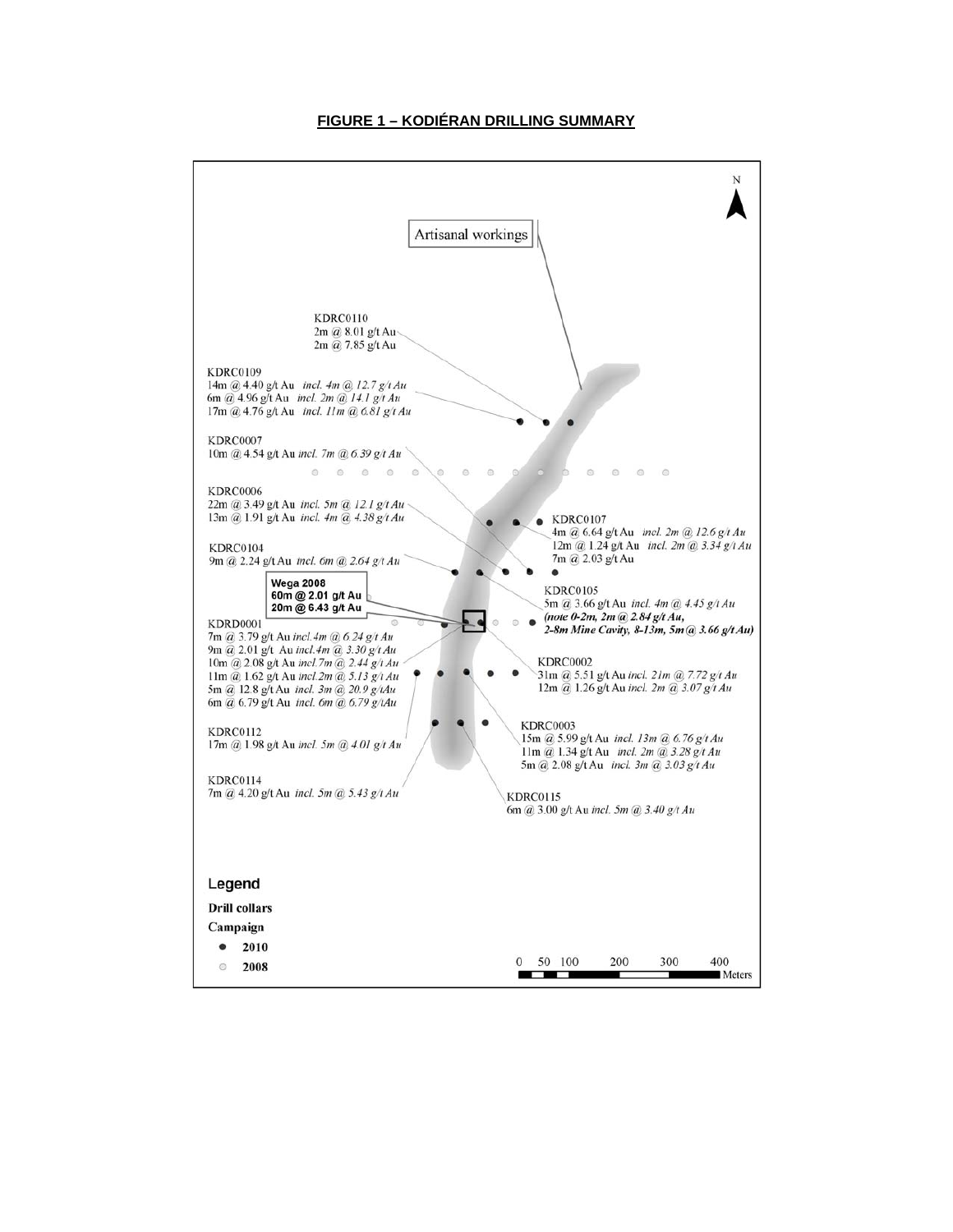| Hole ID         | East    | <b>North</b> | <b>RL</b> | Az  | Dip   | EOH<br>(m) | From<br>(m)  | To<br>(m)       | Width<br>(m)        | Grade<br>(g/t Au) | Including         |
|-----------------|---------|--------------|-----------|-----|-------|------------|--------------|-----------------|---------------------|-------------------|-------------------|
| <b>KDRC0002</b> | 513,330 | 1,168,700    | 423       | 270 | $-55$ | 174        | 67           | $\overline{71}$ | $\overline{4}$      | 1.17              |                   |
|                 |         |              |           |     |       |            | 77           | 78              | 1                   | 2.11              |                   |
|                 |         |              |           |     |       |            | 85           | 116             | 31                  | 5.51              | 21m @ 7.72 g/t Au |
|                 |         |              |           |     |       |            | 128          | 137             | 9                   | 0.72              |                   |
|                 |         |              |           |     |       |            | 140<br>147   | 141<br>159      | $\mathbf{1}$<br>12  | 0.52<br>1.26      |                   |
|                 |         |              |           |     |       |            | 162          | 163             | $\mathbf{1}$        | 0.81              | 2m @ 3.07 g/t Au  |
|                 |         |              |           |     |       |            | 167          | 168             | $\mathbf{1}$        | 1.13              |                   |
|                 |         |              |           |     |       |            | 171          | 173             | $\overline{2}$      | 2.68              |                   |
| <b>KDRC0003</b> | 513,302 | 1,168,602    | 429       | 270 | $-55$ | 150        | 32           | 35              | 3                   | 1.33              |                   |
|                 |         |              |           |     |       |            | 46           | 50              | 4                   | 1.41              |                   |
|                 |         |              |           |     |       |            | 54           | 55              | $\mathbf{1}$        | 0.61              |                   |
|                 |         |              |           |     |       |            | 63           | 78              | 15                  | 5.99              | 13m @ 6.76 g/t Au |
|                 |         |              |           |     |       |            | 81           | 92              | 11                  | 1.34              | 2m @ 3.28 g/t Au  |
|                 |         |              |           |     |       |            | 96           | 97              | $\mathbf{1}$        | 0.67              |                   |
|                 |         |              |           |     |       |            | 108<br>117   | 110<br>118      | $\overline{2}$<br>1 | 0.86<br>0.75      |                   |
|                 |         |              |           |     |       |            | 123          | 128             | 5                   | 2.08              | 3m @ 3.03 g/t Au  |
|                 |         |              |           |     |       |            | 134          | 138             | 4                   | 1.78              |                   |
| KDRC0004        | 513,350 | 1,168,599    | 424       | 270 | $-55$ | 150        | 128          | 133             | 5                   | 1.01              |                   |
| <b>KDRC0005</b> | 513,400 | 1,168,600    | 427       | 270 | $-55$ | 170        | 7            | 8               | 1                   | 1.12              |                   |
| <b>KDRC0006</b> | 513,381 | 1,168,801    | 417       | 270 | $-55$ | 150        | $\mathbf{1}$ | 4               | 3                   | 0.63              |                   |
|                 |         |              |           |     |       |            | 24           | 25              | 1                   | 1.56              |                   |
|                 |         |              |           |     |       |            | 38           | 39              | $\mathbf{1}$        | 0.61              |                   |
|                 |         |              |           |     |       |            | 47           | 49              | $\overline{2}$      | 1.65              |                   |
|                 |         |              |           |     |       |            | 52           | 74              | 22                  | 3.49              | 5m @ 12.1 g/t Au  |
|                 |         |              |           |     |       |            | 79<br>125    | 80<br>138       | $\mathbf{1}$<br>13  | 0.73<br>1.91      | 4m @ 4.38 g/t Au  |
| <b>KDRC0007</b> | 513,429 | 1,168,801    | 419       | 270 | $-55$ | 150        | $\mathbf{1}$ | 5               | 4                   | 0.54              |                   |
|                 |         |              |           |     |       |            | 45           | 48              | $\sqrt{3}$          | 1.71              |                   |
|                 |         |              |           |     |       |            | 130          | 133             | $\sqrt{3}$          | 1.74              |                   |
|                 |         |              |           |     |       |            | 139          | 149             | 10                  | 4.54              | 7m @ 6.39 g/t Au  |
| KDRC0103        | 513,258 | 1,168,696    | 425       | 270 | $-55$ | 146        | 35           | 36              | 1                   | 1.30              |                   |
| <b>KDRC0104</b> | 513,280 | 1,168,800    | 418       | 270 | $-55$ | 150        | 21           | 30              | 9                   | 2.24              | 6m @ 2.64 g/t Au  |
| <b>KDRC0105</b> | 513,328 | 1,168,800    | 416       | 270 | $-55$ | 150        | $\pmb{0}$    | $\overline{2}$  | $\overline{2}$      | 2.84              |                   |
|                 |         |              |           |     |       |            | 8<br>26      | 13<br>27        | 5<br>$\mathbf{1}$   | 3.66<br>1.14      | 4m @ 4.45 g/t Au  |
|                 |         |              |           |     |       |            | 68           | 69              | 1                   | 0.90              |                   |
|                 |         |              |           |     |       |            | 78           | 79              | $\mathbf{1}$        | 0.82              |                   |
|                 |         |              |           |     |       |            | 84           | 91              | 7                   | 1.26              |                   |
| KDRC0106        | 513,348 | 1,168,899    | 416       | 270 | $-55$ | 150        | $\pmb{0}$    | 3               | $\sqrt{3}$          | 1.01              |                   |
|                 |         |              |           |     |       |            | 28           | 30              | $\overline{c}$      | 0.78              |                   |
|                 |         |              |           |     |       |            | 149          | 150             | $\mathbf{1}$        | 3.90              |                   |
| <b>KDRC0107</b> | 513,401 | 1,168,900    | 419       | 270 | $-55$ | 150        | $\mathbf{1}$ | 3               | $\overline{2}$      | 2.39              |                   |
|                 |         |              |           |     |       |            | 8            | 12              | 4                   | 6.64              | 2m @ 12.5 g/t Au  |
|                 |         |              |           |     |       |            | 45           | 46              | 1                   | 0.56              | 2m @ 3.34 g/t Au  |
|                 |         |              |           |     |       |            | 49<br>66     | 61<br>$77$      | 12<br>11            | 1.24<br>0.78      |                   |
|                 |         |              |           |     |       |            | 83           | 84              | $\mathbf{1}$        | 0.52              |                   |
|                 |         |              |           |     |       |            | 101          | 108             | 7                   | 2.03              |                   |
|                 |         |              |           |     |       |            | 136          | 139             | 3                   | 1.46              |                   |
|                 |         |              |           |     |       |            | 147          | 148             | $\mathbf{1}$        | 1.31              |                   |
| KDRC0108        | 513,448 | 1,168,901    | 415       | 270 | $-55$ | 146        | 0            | 3               | 3                   | 0.62              |                   |
|                 |         |              |           |     |       |            | 81           | 83              | $\sqrt{2}$          | 1.29              |                   |
| <b>KDRC0109</b> | 513,410 | 1,169,102    | 410       | 270 | $-55$ | 150        | 8<br>28      | 22<br>29        | 14<br>1             | 4.40<br>2.15      | 4m @ 12.7 g/t Au  |
|                 |         |              |           |     |       |            | 56           | 62              | 6                   | 1.23              |                   |
|                 |         |              |           |     |       |            | 71           | 77              | 6                   | 4.96              | 2m @ 14.1 g/t Au  |
|                 |         |              |           |     |       |            | 82           | 89              | 7                   | 0.91              |                   |
|                 |         |              |           |     |       |            | 101          | 118             | 17                  | 4.76              | 11m @ 6.81 g/t Au |
|                 |         |              |           |     |       |            | 126          | 127             | 1                   | 3.04              |                   |
|                 |         |              |           |     |       |            | 135          | 136             | 1                   | 1.34              |                   |
|                 |         |              |           |     |       |            | 143          | 145             | $\overline{2}$      | 0.81              |                   |
|                 |         |              |           |     |       |            |              |                 |                     |                   |                   |

### **TABLE 1 – SUMMARY OF DRILLHOLE INTERCEPTS AT KODIÉRAN, GUINEA**